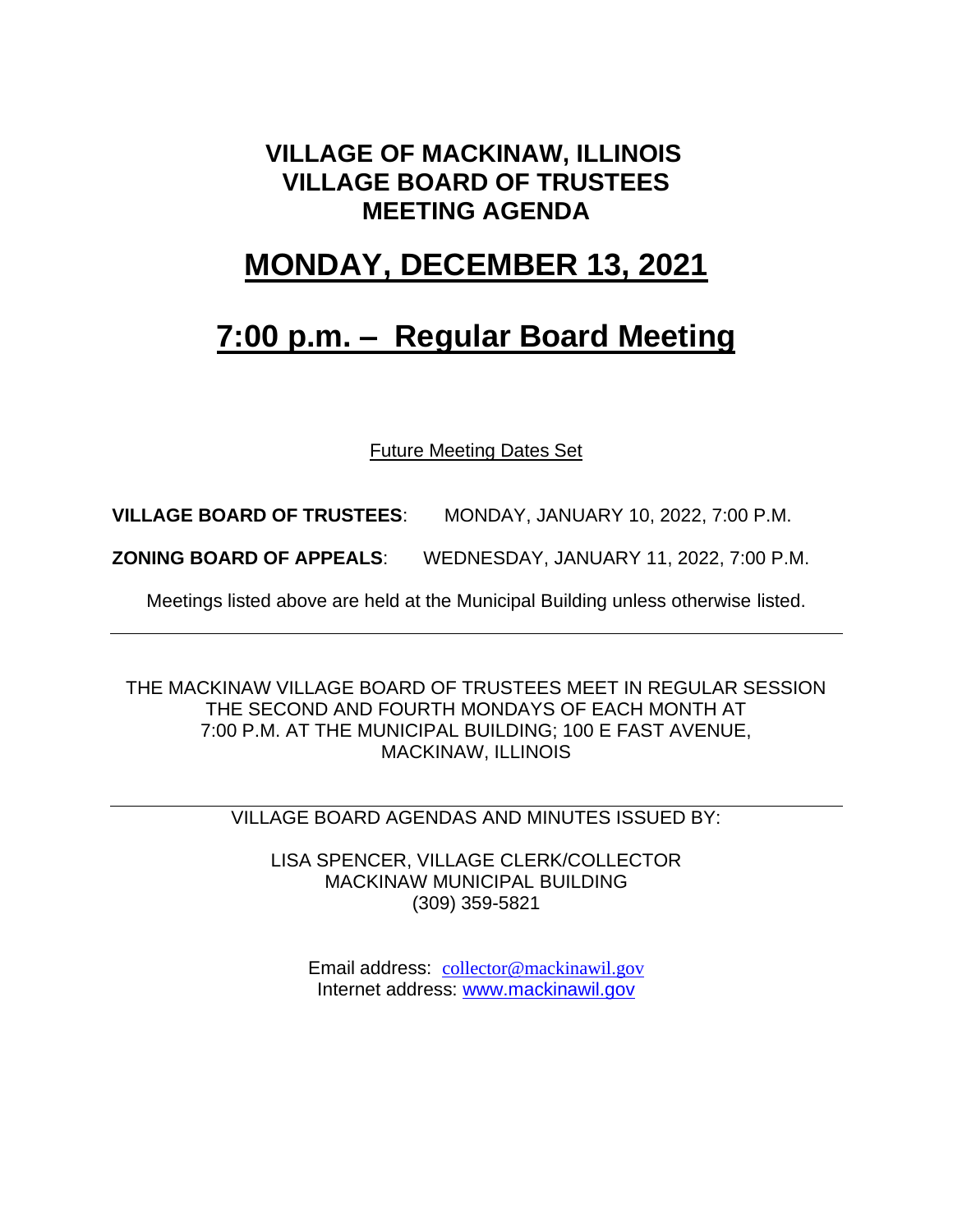**VILLAGE OF MACKINAW, ILLINOIS VILLAGE BOARD OF TRUSTEES MEETING AGENDA (Meeting will be held at Village Hall) 100 E Fast Ave Mackinaw IL 61755**

# **MONDAY – DECEMBER 13, 2021 7:00 P.M.**

- **I. CALL TO ORDER BY MAYOR JOSH SCHMIDGALL**
	- **I. PLEDGE OF ALLEGIANCE**
	- **II. ROLL CALL**
	- **III. CONSENT AGENDA ITEMS** 
		- **1. Approval of November 22, 2021 regular meeting minutes**
		- **2. Approval of Public Works department reports**
		- **3. Approval of Police department report**
		- **4. Approval of EMA department report**
		- **5. Approval of recurring disbursements**
		- **6. Approval of finance packet**
		- **7. Approval of 2022 Board of Trustees meeting schedule**
	- **IV. PUBLIC COMMENT**
		- **1. Justin Morgan request for use of village property**
		- **2. CPA Andy Saltzman of Ginoli & Company - fiscal year 2021 audit and comptroller's report**
		- **3. Chad Hovey - Walnut Knolls Subdivision requesting village water service**
	- **V. DEPARTMENT REPORTS** 
		- **1. EMA department report**
		- **2. Police department report**

**1.Hire full time police officer**